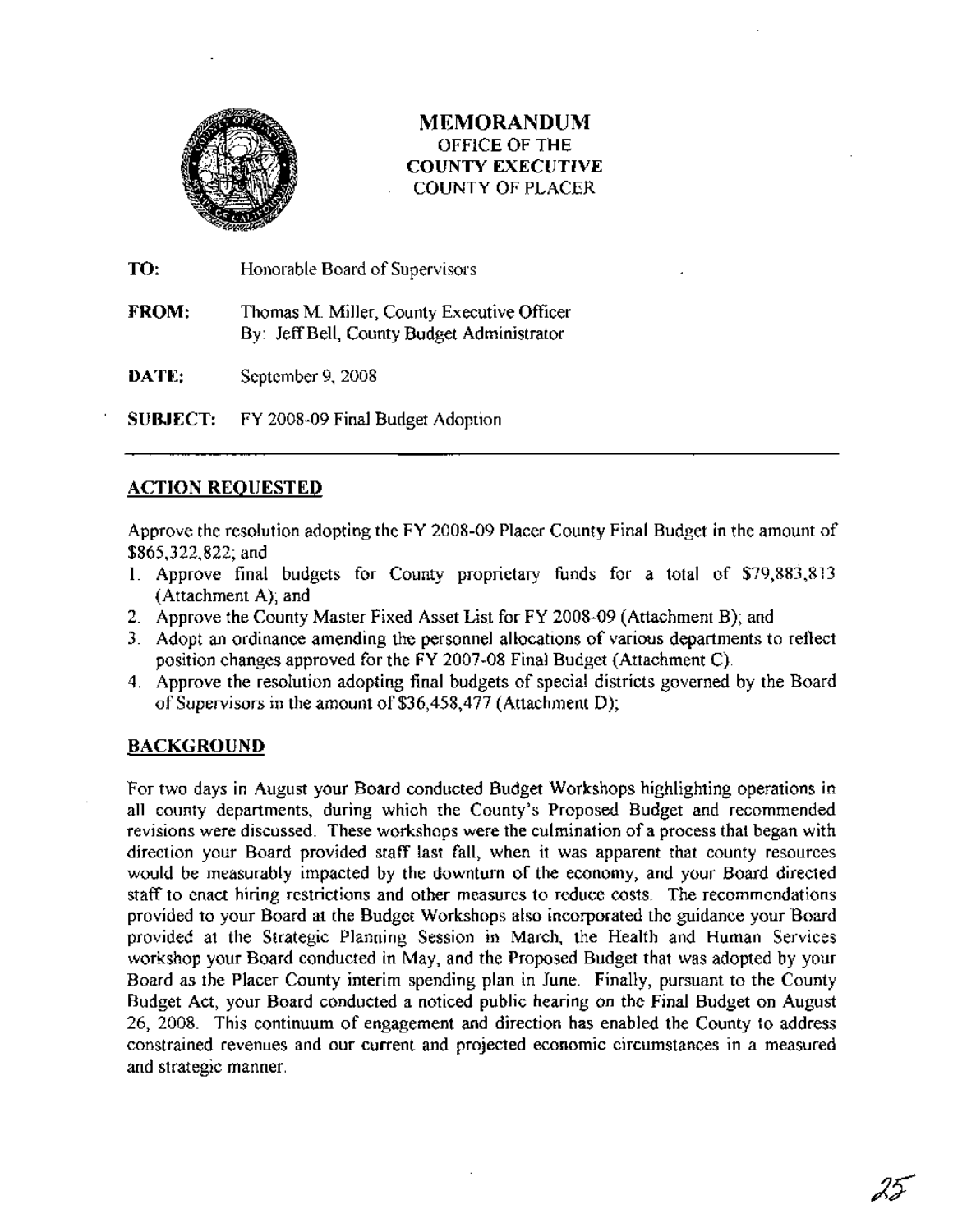Overall Placer County continues to maintain the funding necessary for critical services, and funds these costs with growth realized in property tax and other revenues, and additional fund balance carryover. However, the next several years will present numerous, and sometimes difficult budgetary challenges for the county, and departments will need to continue to seek<br>operational economies and efficiencies for service delivery. Indeed General Fund operational economies and efficiencies for service delivery. contributions to the Operating Budget, absent Public Safety contributions, reflect a year-overyear decline of 2.8%.

When comparing Final Budgets 2007-08 to 2008-09, overall county expenditures have increased over \$73 million (from \$792.2 million to \$865.3 million); however the bulk of the increase (over \$62 million) is funding road, capital and infrastructure projects and the funds that are being expended were dedicated to these projects in prior years. The remaining \$11 million of the \$73 million year-over-year increase in the 2008-09 Final Budget provided a 2% increase in the total Operating Budget when compared to the previous year. Of this amount, over \$9.2 million provides a 7.5% increase to the Public Safety budget (from \$123.2 million to \$132.4 million). The remaining components of the Operating Budget grew \$1.4 million (from \$406 million to \$407.4 million), resulting in a 0.3% year-over-year increase.

The number of county positions is recommended at 2,845, representing a net increase of 1 position from the Proposed Budget. Year-to-year funded positions however, have declined by 137 positions, from 2,751 funded positions in 2007-08, to 2,614 funded positions in 2008-09. It is anticipated that the net reduction in funded positions will continue for the foreseeable future, and it is further likely that departments will hold a significant number of funded positions vacant where possible.

Included with the Final Budget was the reconciliation of the final year-end fund balance carryover figures, which were included in the operating, proprietary and special district funds governed by your Board. In most instances the actual fund balances had increased from Proposed Budget estimates, and the increases were redistributed to the various budgets within the respective funds or added to fund reserves. All of the changes referred to above have been previously acted on by your Board at the public hearing on August 26, 2008.

As highlighted in the table below, the  $2008-09$  Final Budget<sup>1</sup> presented to your Board today represents a net increase of \$52.7 million over the adopted 2008-09 Proposed Budget.

<sup>&</sup>lt;sup>1</sup> Only includes County operating funds, not internal service, enterprise, and special district funds.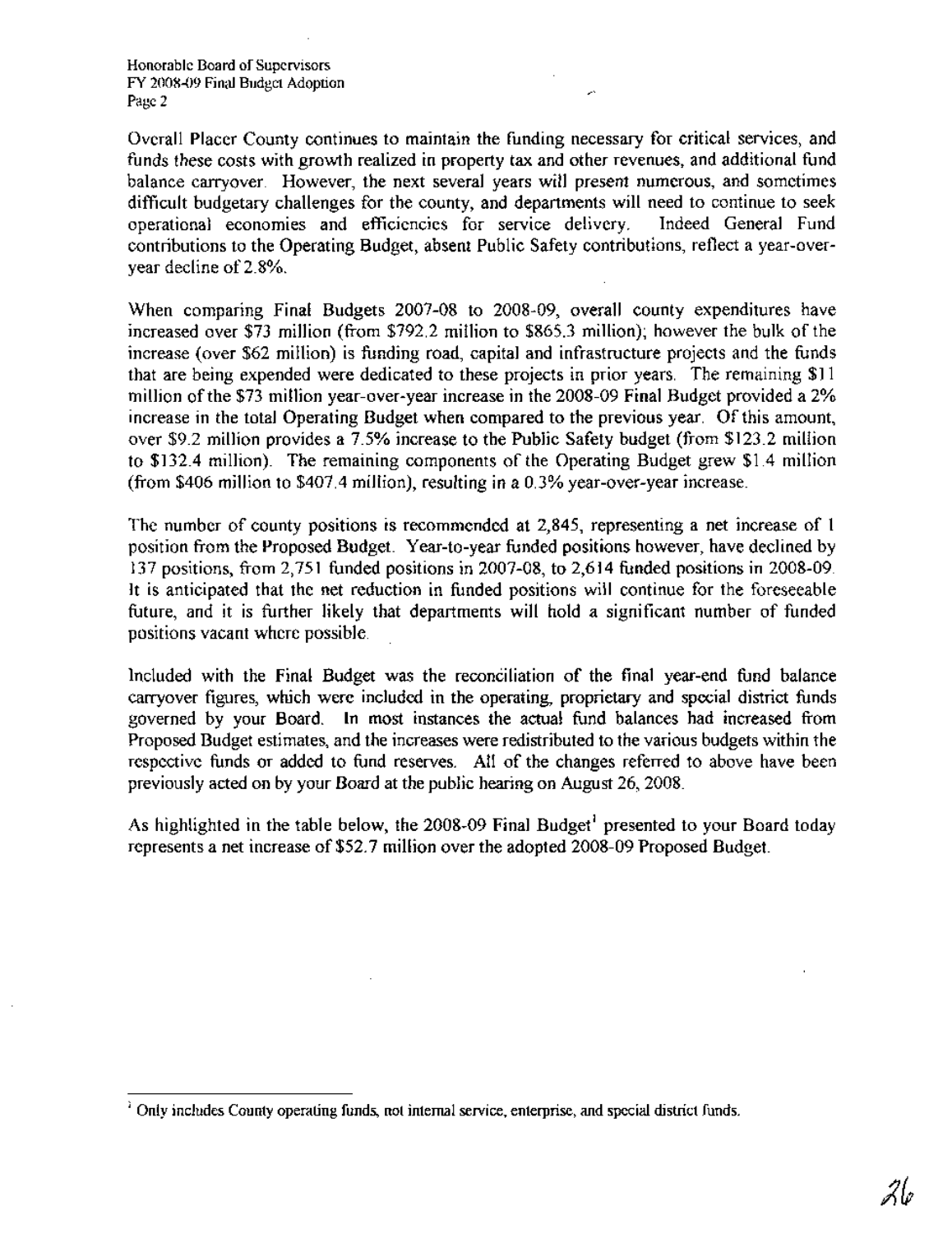|                                | RODOSEC                          |    |            | iatteil             |
|--------------------------------|----------------------------------|----|------------|---------------------|
| <b>MOREALIAN FUNCS</b>         | <b>SALUTTE COMMENT OF HIM AS</b> |    |            | <b>AREMENTS</b>     |
| General Fund                   | \$<br>371.051.401                | £  | 5.771.818  | \$<br>376.823.219   |
| <b>Community Services</b>      | 2.029.073                        |    | 61.657     | 2.090.730           |
| <b>Community Grants</b>        | 461.641                          |    |            | 461.641             |
| <b>Special Aviation</b>        | 12.500                           |    | 106.226    | 118,726             |
| <b>Public Safety</b>           | 128.604.612                      |    | 3.792.006  | 132.396.618         |
| <b>DMV Special Collections</b> | 528.000                          |    | 219.062    | 747.062             |
| <b>Gold Country</b>            | 361,517                          |    | (46, 242)  | 315.275             |
| Fish & Game                    | 1.200                            |    | 3.831      | 5.031               |
| iLake Tahoe TOT                | 4,411,481                        |    | 1,246,631  | 5.658.112           |
| Open Space                     | 1.218.716                        |    | 114,343    | 1.333.059           |
| Library Fund                   | 6.039,758                        |    | 317,663    | 6.357.421           |
| <b>Fire Control</b>            | 7.669,302                        |    | 1.203.346  | 8.872.648           |
| <b>Debt Service Fund</b>       | 4.561.466                        |    | 56.302     | 4.617.768           |
| <b>Subtotal Operating:</b>     | \$<br>526,950,667                | \$ | 12,846,643 | \$<br>539,797,310   |
|                                |                                  |    |            |                     |
| <b>Road Projects</b>           | \$<br>135,716,750                | \$ | 17,572.165 | \$<br>153,288,915   |
| <b>Building Projects</b>       | \$<br>149.955.734                | \$ | 22.280,863 | \$<br>172.236.597   |
| <b>Subtotal Capital:</b>       | \$<br>285,672,484                | \$ | 39,853,028 | \$<br>325, 525, 512 |
|                                |                                  |    |            |                     |
| TOTAL:                         | \$<br>812,623,151                | \$ | 52,699,671 | \$<br>865,322,822   |
|                                |                                  |    |            |                     |

#### RECONCILIATION OF PROPOSED TO FINAL BUDGET BY FUND

### FISCAL IMPACT

The recommended Final Budget for FY 2008-09 is summarized in the following chart, which contains a further refined snapshot of the fund balances, revenues  $\&$  cancelled reserves that, when combined, represent the total budgeted resources. These sources of funds equal the total uses of funds and reserve additions (as indicated in the final column in the table), resulting in a balanced budget.